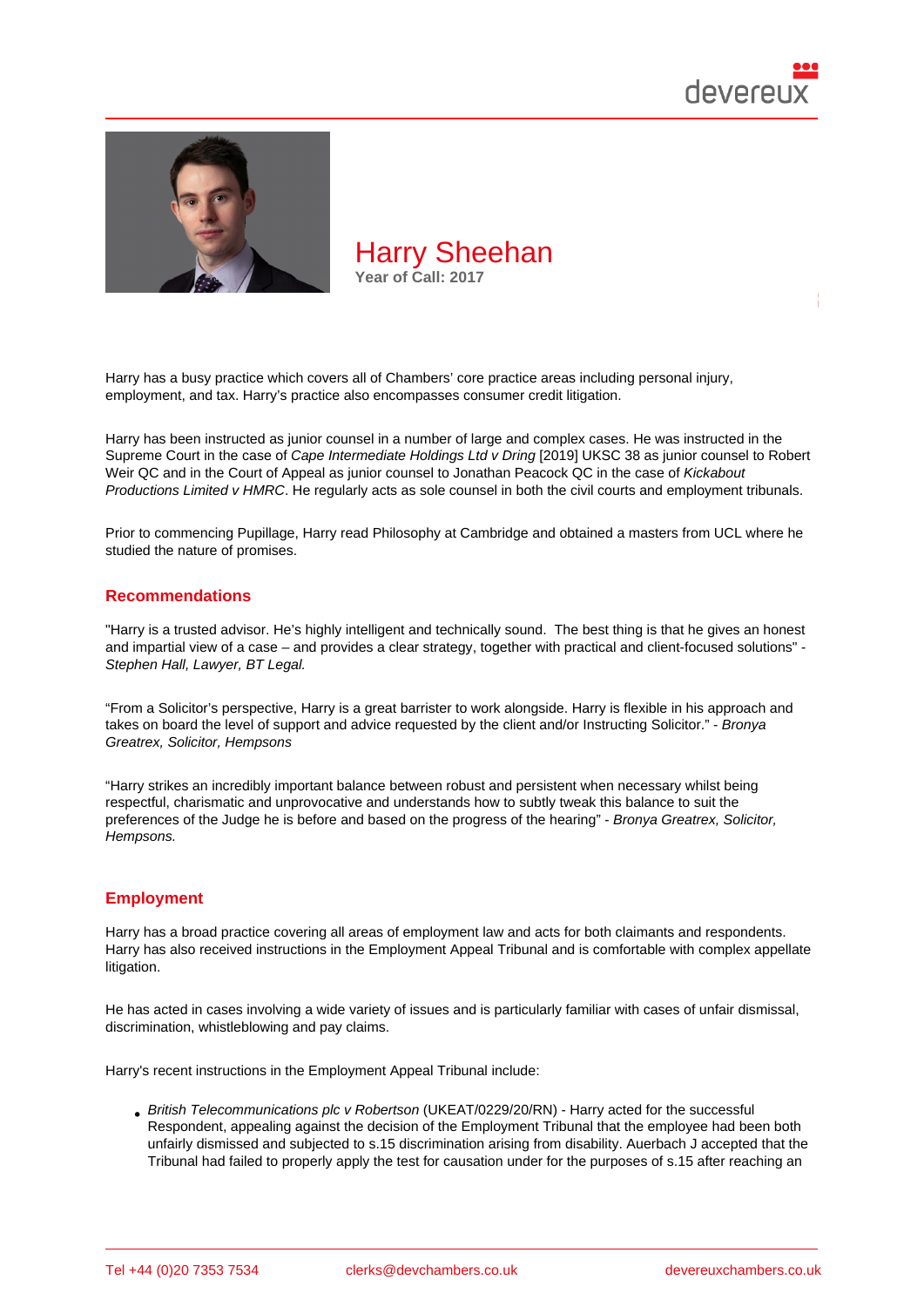unexpectedf inding in relation to disability. He also found that the Tribunal had erred in relation to the claim for failure to make reasonable adjustments, and dismissed that aspect of the claim without remitting it to the Tribunal.

- Johnson v Latchman (UKEAT/0239/19/OO) Harry acted for the successful Claimant, responding to an appeal against a decision to extend the time for a Claimant to bring a claim for disability discrimination. Tucker J found that the ET's findings were open to it, and that, in any event, she would have made the same decision.
- Godwin Jumbo v Zonal Retail Data Systems (UKEAT/0275/19/LA) Harry acted for the Respondent and responded to an appeal against a decision not to allow the Claimant to amend his claim to add four new causes of action where the Claimant had argued the ET had misapplied both the tests for extension of time and the balance of hardship test for applications to amend.
- [Le Page v East London NHS Foundation Tru](https://www.gov.uk/employment-appeal-tribunal-decisions/mr-g-jumbo-v-zonal-retail-data-systems-ukeat-0275-19-la)st (UKEAT0161/19/OO) Harry represented the Respondent who successfully applied for costs following withdrawal of the Claimant's appeal. Eady J accepted the Respondent's submissions and awarded costs having found that the appeal was both unreasonable and misconceived.

Harry has recently been instructed in the following matters in the Employment Tribunal:

Wignall v Wincanton Group Ltd

 – Harry acted for the Respondent in a four-day hearing opposing a claim for disability discrimination. The majority of the Claimant's claims were found to have been brought out of time and the Claimant's claim for deduction from wages succeeded only in respect of a single day.

- [Bhogal v The Culture Trip Ltd](https://www.gov.uk/employment-tribunal-decisions/mr-p-wignall-v-wincanton-group-ltd-1803041-slash-2020) - Harry acted for the successful Respondent in a three-day hearing opposing a claim for unfair dismissal following a redundancy exercise involving collective consultation with 115 at-risk employees.
- [Sterling v Genesis Research T](https://www.gov.uk/employment-tribunal-decisions/mr-s-s-bhogal-v-the-culture-trip-ltd-2207670)rust and Professor Lord Winston Harry acted for the successful Respondents opposing an application for interim relief on the basis that the redundancy exercise leading to the Claimant's dismissal was likely genuine.
- Singh v M&S plc

 [- Harry acted for the Respondent in a seven-day hearing dealin](https://www.gov.uk/employment-tribunal-decisions/ms-d-sterling-v-genesis-research-trust-and-professor-lord-winston-2204906-2020)g with numerous allegations of discrimination arising from the Claimant's disability which alleged to culminate with forcing the Claimant to resign. Harry successfully defended the Claim in its entirety.

- A claim for discrimination and harassment on the basis of the claimant's race in which an employee was subjected to racial bullying throughout his employment. The employee has suffered psychiatric injuries which remain unresolved and make it impossible for him to return to work. Harry is acting for the Respondent.
- A highly contentious whistleblowing case (acting for the Respondent) in which anonymisation orders have been made and the disclosures are said to have been made in bad faith which was listed for an 8 day hearing prior to settlement. Harry was successful in defending the anonymisation order despite challenge by the Claimant.
- Black v FCO Services A ten day trial for constructive unfair dismissal and disability discrimination in which the Harry acted for the Respondent (led by Christopher Stone) and successfully restricted the scope of the Claimant's claim to the month prior to dismissal although the claim related to events that took place several years beforehand.
- [Voronov v University H](http://bit.ly/2wxlpdR)ospital Southampton NHS Foundation Trust Harry acted for the Respondent in a four-day hearing dealing with the Claimant's allegation that he had not been hired because of his race, age or sexual orientation. Harry successfully defended the Claim in its entirety.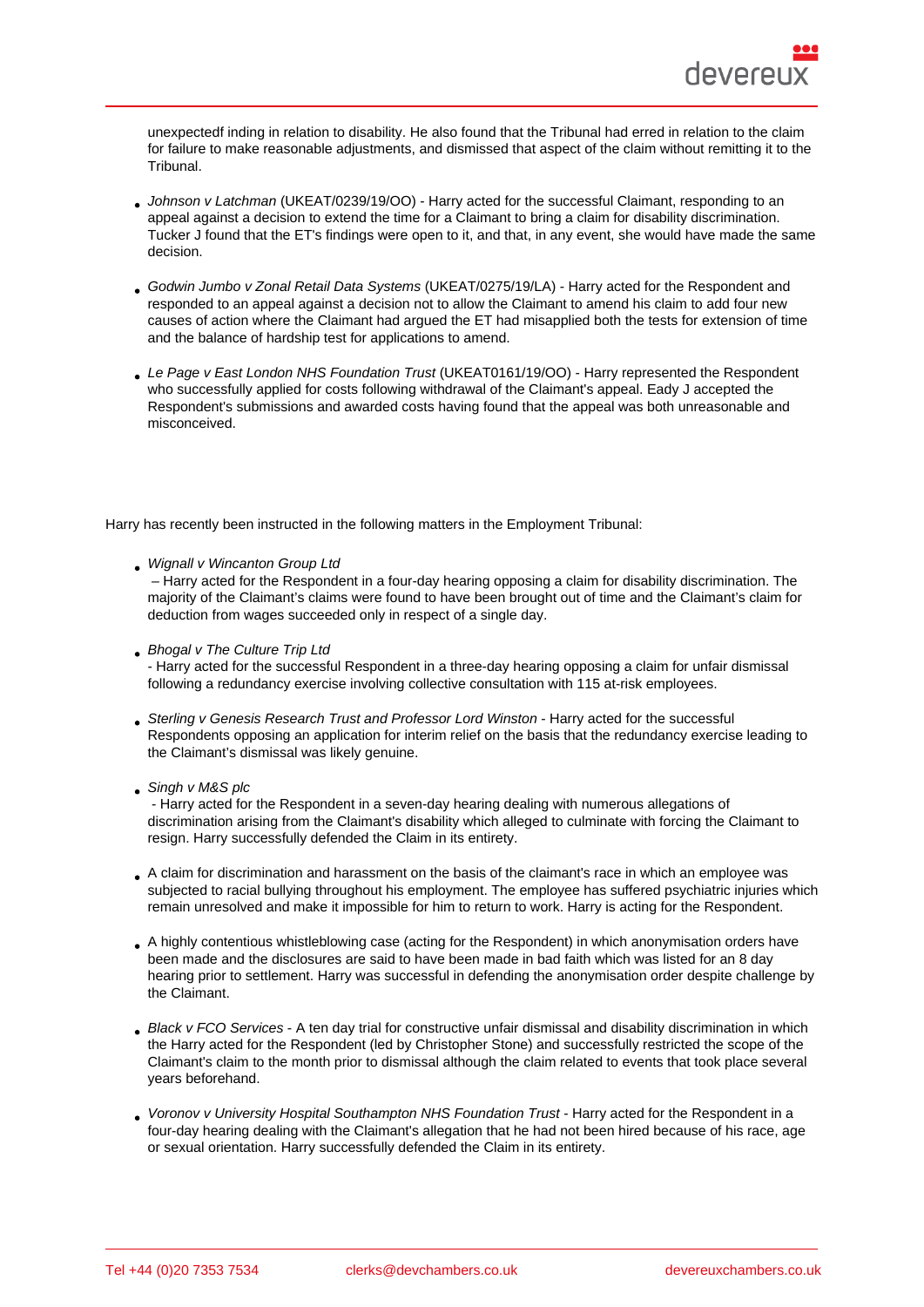Robertson v British Telecommunications plc - Harry acted for the Respondent in the two-day remedy hearing, dealing with issues of pensions loss and loss of earnings over a period of two years following dismissal, and was successful in obtaining judgment in the sum contended for by the Respondent which was roughly half the sum that the Claimant was seeking.

In addition to regular appearances in the Employment Tribunal and the Employment Appeal Tribunal, Harry's practice includes drafting witness statements, assisting in grievance and disciplinary investigations, and advising clients both in writing and in conference.

# Personal Injury

Harry has experience in a wide range of personal injury matters. He regularly acts as sole counsel in personal injury cases on the multi-track and has appeared in a large number of trials of matters allocated to the fast track. He also has experience in attending inquests in matters where fatal accident claims are in prospect. Harry predominantly represents Claimants but also accepts instructions to act on behalf of Defendants.

Harry was instructed as junior to Robert Weir QC in a case concerning access to court documents and appeared in the Supreme Court (as junior counsel) in the matter of Cape Intermediate Holdings Ltd v Dring [2019] UKSC 38. Harry acted for the successful Respondent.

Harry's recent instructions include:

- A case in which the Claimant was hit by a vehicle travelling at speed while using a zebra crossing, resulting in permanent injuries to her back, neck and hip as well as substantial scarring.
- A two day inquest into the death of a person resulting from a pulmonary embolism whose prescription for anticoagulation medication ended after a review appointment was cancelled due to the Covid 19 pandemic. Harry was instructed on behalf of the bereaved family.
- A case in which the Claimant was struck in the head by a falling wooden plank, causing him orthopaedic, neurological and ophthalmic injuries as well as a consequential diagnosis of chronic pain.
- A case in which the Claimant suffered multiple lacerations to the face and a subcutaneous haematoma in her shin. The Claimant has been left with scarring in 3 locations, requiring extensive plastic surgery to resolve.
- A case in which the Defendant's unsafe working practices are alleged to have caused a serious spinal injury to the Claimant which renders him unable to work for the rest of his life. The Claimant requires ongoing pain management as a result of his symptoms.
- A case in which the Claimant suffered a severe Orthopaedic Injury after which he was diagnosed with dementia, leading to issues with lack of capacity and potential Court of Protection involvement in the management of damages.

Harry's areas of expertise include:

- Road traffic accidents
- Motorcycle accidents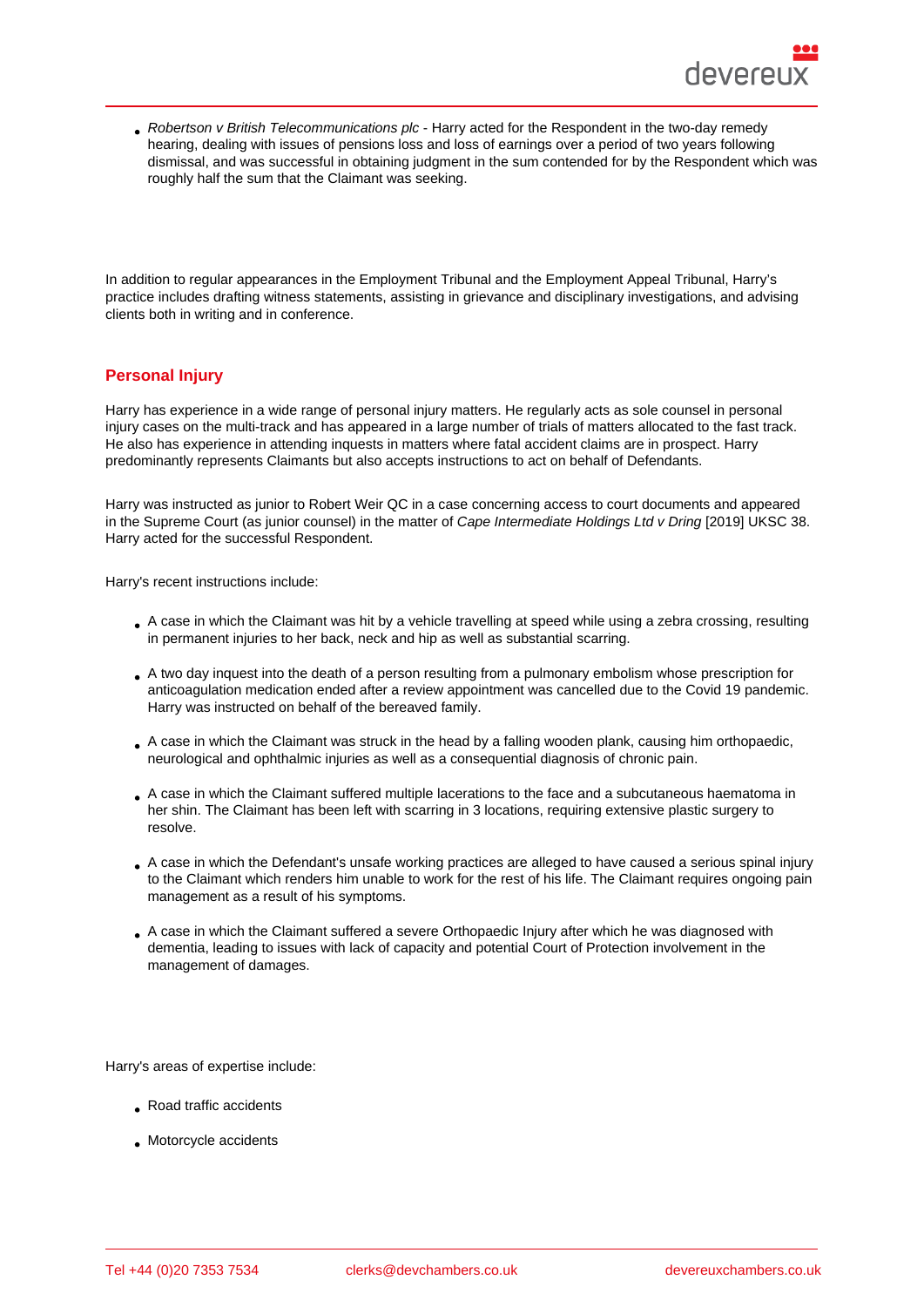- Accidents overseas
- Employers' liability cases
- Occupiers' liability cases
- Tripping and slipping cases

As pupil to Jonathan Butters, Harry also gained experience in clinical negligence and asbestos related diseases.

### Tax

Harry has a broad practice in tax. He has experience in both contentious and non-contentious matters and acts on behalf of both taxpayers and the revenue. He has experience in Capital Gains Tax, Inheritance Tax, Stamp Duty Land Tax, and overseas issues such as the Transfer of Assets Regime. Harry has acted in several appeals in the Tax Tribunal and is familiar with the procedural aspects of challenging decisions by the Revenue.

Harry's recent appearances in the Upper Tribunal (Tax Chamber) include:

- Daarasp and anor v HMRC which concerned the application of the Ramsay principles to determine whether expenditure was 'incurred on' the acquisition of software rights as well as the construction of a closure notice [for the purpose of determini](https://assets.publishing.service.gov.uk/media/6075834bd3bf7f4014aa853c/_1__Daarasp_LLP__2__Betex_LLP_v_HMRC.pdf)ng the jurisdiction of the First-tier Tribunal (led by Aparna Nathan QC).
- HMRC v Kickabout Productions Limited which concerned the correct application of the Ready Mixed Concrete test in IR35 cases (led by Georgia Hicks).

Harry's recent advisory work includes:

- Providing comprehensive advice concerning the repayment of an interest free loan by an offshore trust, giving rise to issues under the Transfer of Assets Regime and the repayment of a debt, and the meaning of a "debt on a security" under the TCGA 1992.
- Advising (as junior to Marika Lemos) on the unwinding of a structure involving multiple offshore trusts, subtrusts and companies, giving rise to numerous issues including the application of part 7A of ITEPA, the Transfer of Assets Regime, Capital Gains Tax and SDLT.

Harry has recently been instructed in a number of tax cases on behalf of the revenue (led by Marika Lemos) including:

- An alleged tax avoidance scheme which sought to dispose of trust property in the UK and acquire similar trust property offshore to avoid a charge to inheritance tax of around 2.4 million pounds.
- An alleged tax avoidance scheme which sought to artificially engineer capital losses to reduce a charge to capital gains tax of around seven hundred thousand pounds.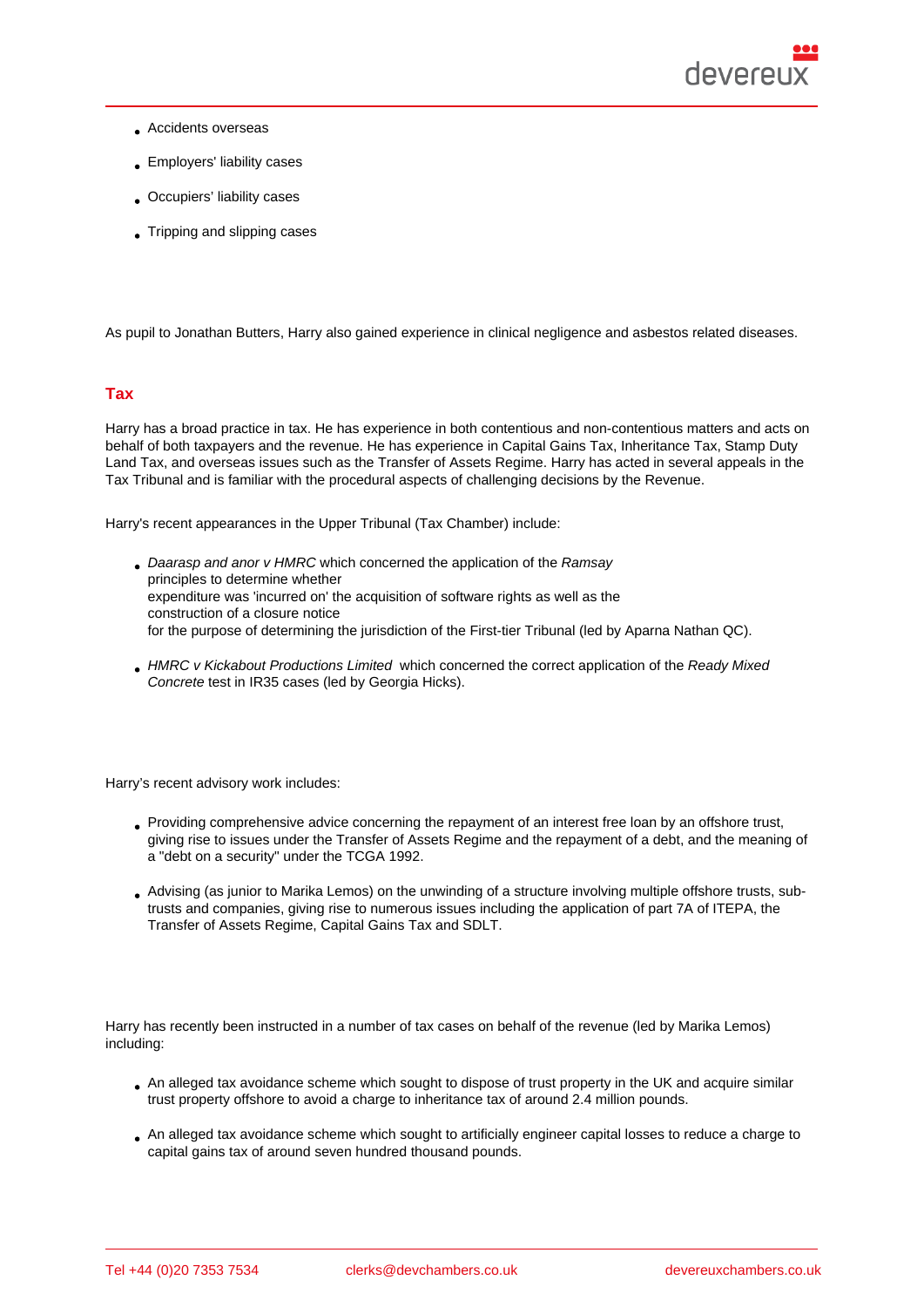- An alleged tax avoidance scheme intended to circumvent capital gains tax in which the issues involve the identification of a "qualifying option" under s.143 TCGA 1992 and application of the Penalties Regime under both the Finance Act 2007 and the Taxes Management Act 1970.
- Harry is currently instructed on behalf of the revenue (led by Chris Stone) in relation to an alleged tax avoidance scheme which sought to avoid capital gains tax by relocating a trust shortly before and after disposing of valuable assets.

#### Insurance & Reinsurance

Harry is developing a practice in insurance litigation.

## Commercial Litigation and Disputes

Harry accepts work in a variety of commercial matters and regularly receives instructions from large UK based service providers.

Harry is also regularly instructed in cases involving matters of consumer finance, including claims under section 75 of the Consumer Credit Act 1974 and allegations of mis-selling.

During the course of pupillage, Harry gained experience of litigation in UK courts involving jurisdictional issues posed by non-domestic parties, and disputes arising from international arbitration.

## Financial Mis-Selling and Consumer Credit

Harry regularly accepts instructions in consumer credit claims and is principally instructed on behalf of the consumer. His recent instructions include:

- Secret Commissions claims in a number of different industries including the non-status lending market.
- Timeshare mis-selling claims brought against the creditor pursuant to sections 56, 75 and 140A of the Consumer Credit Act 1974.
- A claim against a bank for breach of its "Quincecare" duty to prevent fraud.
- PPI mis-selling claims on the basis of the non-disclosure of excessive commission rates. Harry's experience in this area include issues involving limitation, compromise, and the transitional provisions in the Consumer Credit Act 2006

# Off-payroll working (IR35)

Harry acted for the taxpayer in HMRC v Kickabout Productions Ltd in the Upper Tribunal and the Court of Appeal (led by Jonathan Peacock QC). The case concerned a number of issues including the proper application of the Ready Mixed Concrete test and the proper construction of hypothetical contracts of employment for the purposes of IR35.

Harry has previously assisted Marika Lemos on behalf of a taxpayer in preparing pre-action correspondence in relation to a dispute with HMRC over the application of the IR35 provisions.